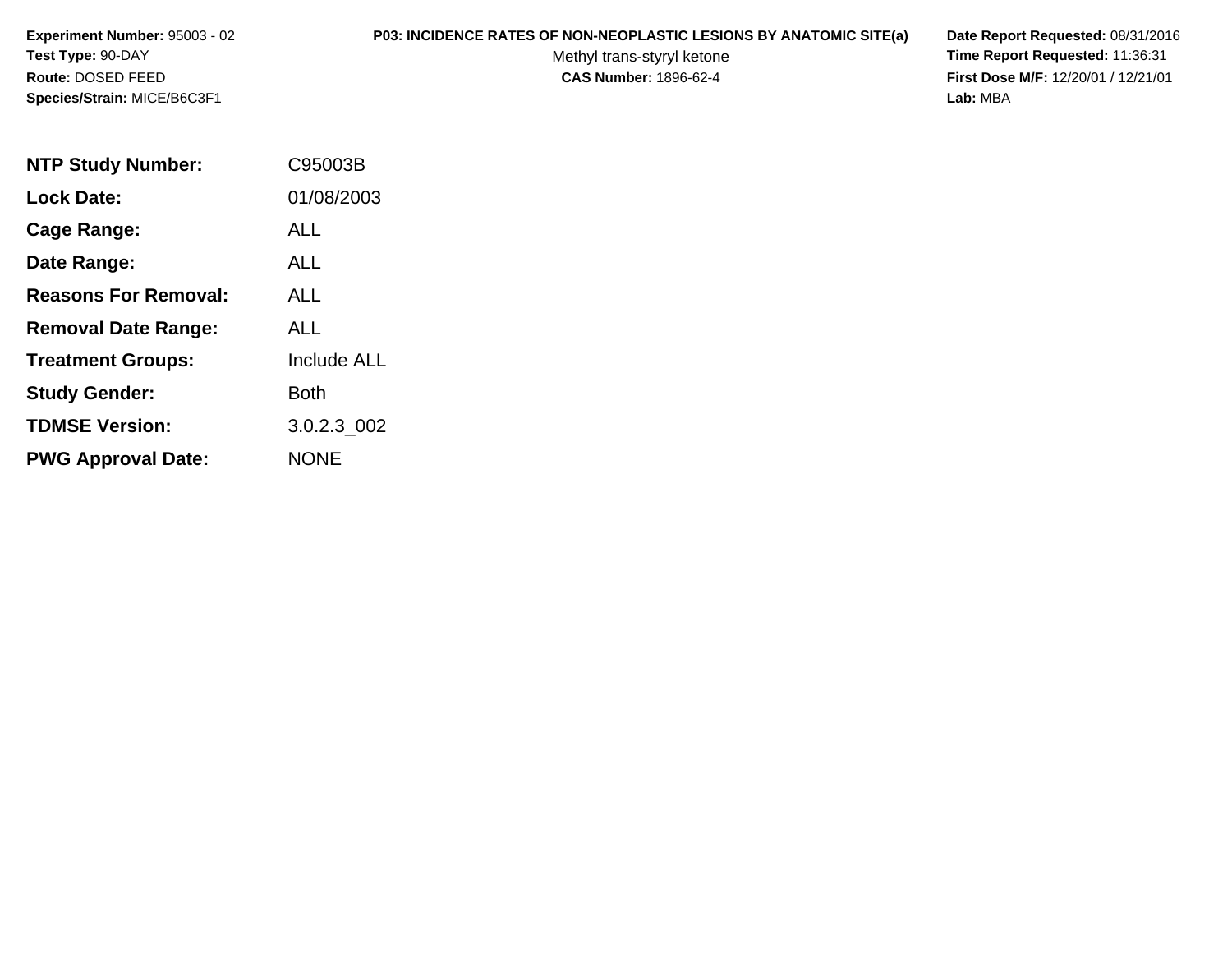**Experiment Number:** 95003 - 02**Test Type:** 90-DAY**Route:** DOSED FEED**Species/Strain:** MICE/B6C3F1

## **P03: INCIDENCE RATES OF NON-NEOPLASTIC LESIONS BY ANATOMIC SITE(a) Date Report Requested:** 08/31/2016

Methyl trans-styryl ketone<br>CAS Number: 1896-62-4

 **Time Report Requested:** 11:36:31 **First Dose M/F:** 12/20/01 / 12/21/01<br>**Lab:** MBA **Lab:** MBA

| <b>B6C3F1 MICE MALE</b>                                  | <b>VEHICLE CONTROL</b> | 0.025% | 0.05% | 0.1% | 0.2%                                     | 0.4%            |
|----------------------------------------------------------|------------------------|--------|-------|------|------------------------------------------|-----------------|
| <b>Disposition Summary</b>                               |                        |        |       |      |                                          |                 |
| <b>Animals Initially In Study</b><br><b>Early Deaths</b> | 10                     | 10     | 10    | 10   | 10                                       | 10              |
| <b>Survivors</b>                                         |                        |        |       |      |                                          |                 |
| <b>Accidentally Killed</b><br><b>Terminal Sacrifice</b>  | 10                     | 10     | 10    | 10   | $\blacktriangleleft$<br>$\boldsymbol{9}$ | 10              |
| <b>Animals Examined Microscopically</b>                  | 10                     | 10     | 10    | 10   | 10                                       | 10              |
| <b>ALIMENTARY SYSTEM</b>                                 |                        |        |       |      |                                          |                 |
| Esophagus                                                | (10)                   | (0)    | (0)   | (0)  | (0)                                      | (10)            |
| Gallbladder                                              | (10)                   | (0)    | (0)   | (0)  | (0)                                      | (8)             |
| Intestine Large, Cecum                                   | (10)                   | (0)    | (0)   | (0)  | (0)                                      | (10)            |
| Intestine Large, Colon                                   | (10)                   | (0)    | (0)   | (0)  | (0)                                      | (10)            |
| Intestine Large, Rectum                                  | (10)                   | (0)    | (0)   | (0)  | (0)                                      | (10)            |
| Intestine Small, Duodenum                                | (10)                   | (0)    | (0)   | (0)  | (0)                                      | (10)            |
| Intestine Small, Ileum                                   | (10)                   | (0)    | (0)   | (0)  | (0)                                      | (10)            |
| Intestine Small, Jejunum                                 | (10)                   | (0)    | (0)   | (0)  | (0)                                      | (10)            |
| Liver                                                    | (10)                   | (0)    | (0)   | (0)  | (0)                                      | (10)            |
| Pancreas                                                 | (10)                   | (0)    | (0)   | (0)  | (0)                                      | (10)            |
| Salivary Glands                                          | (10)                   | (0)    | (0)   | (0)  | (0)                                      | (10)            |
| Stomach, Forestomach                                     | (10)                   | (0)    | (0)   | (0)  | (0)                                      | (10)            |
| Stomach, Glandular                                       | (10)                   | (10)   | (10)  | (9)  | (10)                                     | (10)            |
| Tongue                                                   | (10)                   | (0)    | (0)   | (0)  | (0)                                      | (10)            |
| <b>CARDIOVASCULAR SYSTEM</b>                             |                        |        |       |      |                                          |                 |
| <b>Blood Vessel</b>                                      | (10)                   | (0)    | (0)   | (0)  | (0)                                      | (10)            |
| Heart                                                    | (10)                   | (0)    | (0)   | (0)  | (0)                                      | (10)            |
| <b>ENDOCRINE SYSTEM</b>                                  |                        |        |       |      |                                          |                 |
| <b>Adrenal Cortex</b><br>Subcapsular, Hyperplasia, Focal | (10)<br>2 (20%)        | (0)    | (0)   | (0)  | (0)                                      | (10)<br>4 (40%) |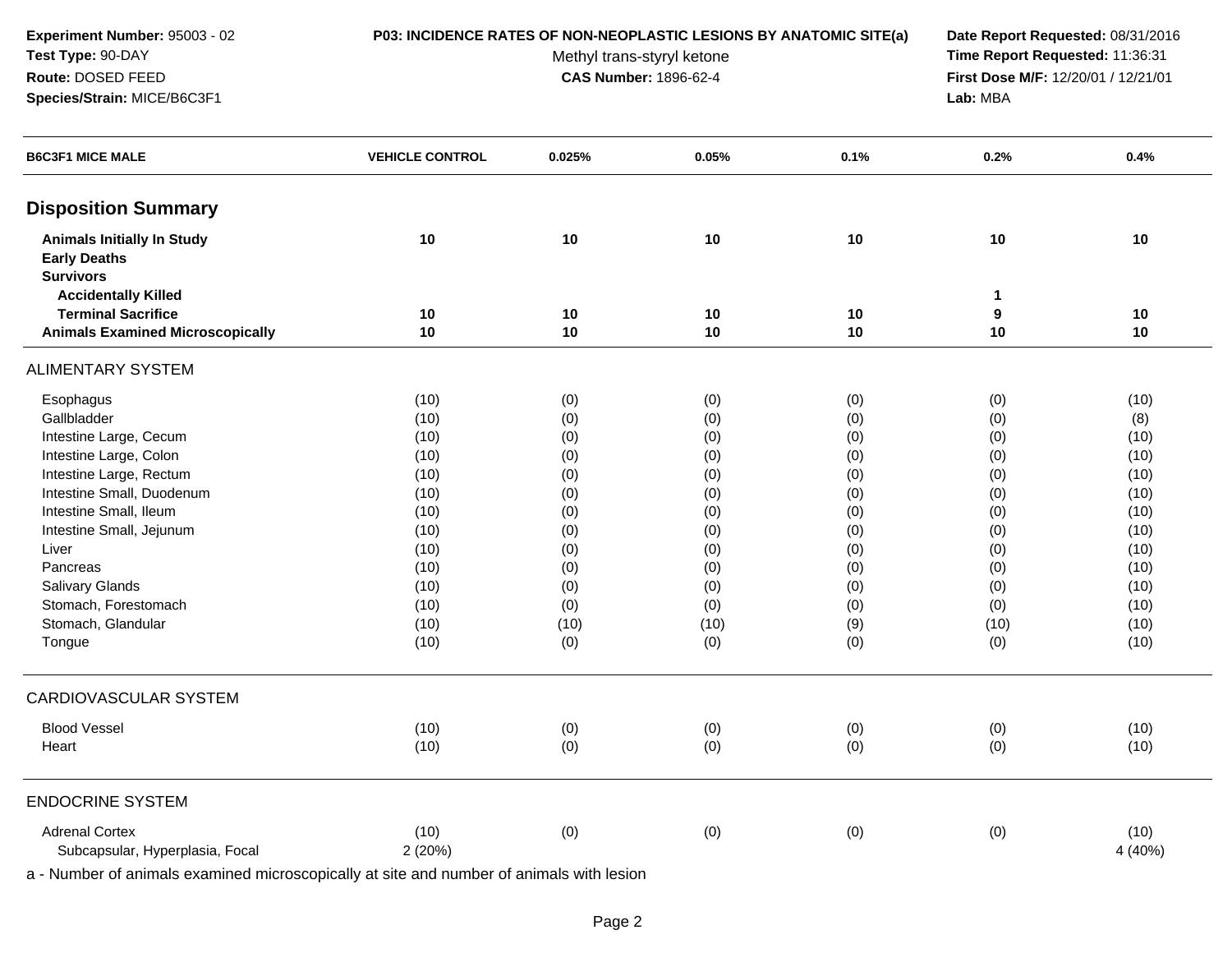| Experiment Number: 95003 - 02 | P03: INCIDENCE RATES OF NON-NEOPLASTIC LESIONS BY ANATOMIC SITE(a) | Date Report Requested: 08/31/2016<br>Time Report Requested: 11:36:31<br>First Dose M/F: 12/20/01 / 12/21/01 |       |      |          |         |
|-------------------------------|--------------------------------------------------------------------|-------------------------------------------------------------------------------------------------------------|-------|------|----------|---------|
| Test Type: 90-DAY             |                                                                    |                                                                                                             |       |      |          |         |
| Route: DOSED FEED             |                                                                    | <b>CAS Number: 1896-62-4</b>                                                                                |       |      |          |         |
| Species/Strain: MICE/B6C3F1   |                                                                    |                                                                                                             |       |      | Lab: MBA |         |
| <b>B6C3F1 MICE MALE</b>       | <b>VEHICLE CONTROL</b>                                             | 0.025%                                                                                                      | 0.05% | 0.1% | 0.2%     | 0.4%    |
| Adrenal Medulla               | (10)                                                               | (0)                                                                                                         | (0)   | (0)  | (0)      | (10)    |
| Islets, Pancreatic            | (10)                                                               | (0)                                                                                                         | (0)   | (0)  | (0)      | (10)    |
| Parathyroid Gland             | (2)                                                                | (0)                                                                                                         | (0)   | (0)  | (0)      | (2)     |
| <b>Pituitary Gland</b>        | (10)                                                               | (0)                                                                                                         | (0)   | (0)  | (0)      | (8)     |
| <b>Thyroid Gland</b>          | (10)                                                               | (0)                                                                                                         | (0)   | (0)  | (0)      | (9)     |
| <b>GENERAL BODY SYSTEM</b>    |                                                                    |                                                                                                             |       |      |          |         |
| None                          |                                                                    |                                                                                                             |       |      |          |         |
| <b>GENITAL SYSTEM</b>         |                                                                    |                                                                                                             |       |      |          |         |
| Epididymis                    | (10)                                                               | (0)                                                                                                         | (0)   | (0)  | (0)      | (10)    |
| <b>Preputial Gland</b>        | (10)                                                               | (0)                                                                                                         | (0)   | (0)  | (0)      | (10)    |
| Prostate                      | (9)                                                                | (0)                                                                                                         | (0)   | (0)  | (0)      | (10)    |
| Seminal Vesicle               | (10)                                                               | (0)                                                                                                         | (0)   | (0)  | (0)      | (10)    |
| <b>Testes</b>                 | (10)                                                               | (0)                                                                                                         | (0)   | (0)  | (0)      | (9)     |
| <b>HEMATOPOIETIC SYSTEM</b>   |                                                                    |                                                                                                             |       |      |          |         |
| <b>Bone Marrow</b>            | (10)                                                               | (0)                                                                                                         | (0)   | (0)  | (0)      | (10)    |
| Lymph Node, Mandibular        | (8)                                                                | (0)                                                                                                         | (0)   | (0)  | (0)      | (10)    |
| Lymph Node, Mesenteric        | (9)                                                                | (0)                                                                                                         | (0)   | (0)  | (0)      | (10)    |
| Spleen                        | (10)                                                               | (0)                                                                                                         | (0)   | (0)  | (0)      | (10)    |
| Thymus                        | (10)                                                               | (0)                                                                                                         | (0)   | (0)  | (0)      | (10)    |
| Atrophy                       | $1(10\%)$                                                          |                                                                                                             |       |      |          | 2 (20%) |
| Atrophy, Focal                | $1(10\%)$                                                          |                                                                                                             |       |      |          |         |
| Cyst                          |                                                                    |                                                                                                             |       |      |          | 1 (10%) |
| Necrosis                      | 2(20%)                                                             |                                                                                                             |       |      |          | 1(10%)  |
| <b>INTEGUMENTARY SYSTEM</b>   |                                                                    |                                                                                                             |       |      |          |         |
| Skin                          | (10)                                                               | (0)                                                                                                         | (0)   | (0)  | (0)      | (10)    |
|                               |                                                                    |                                                                                                             |       |      |          |         |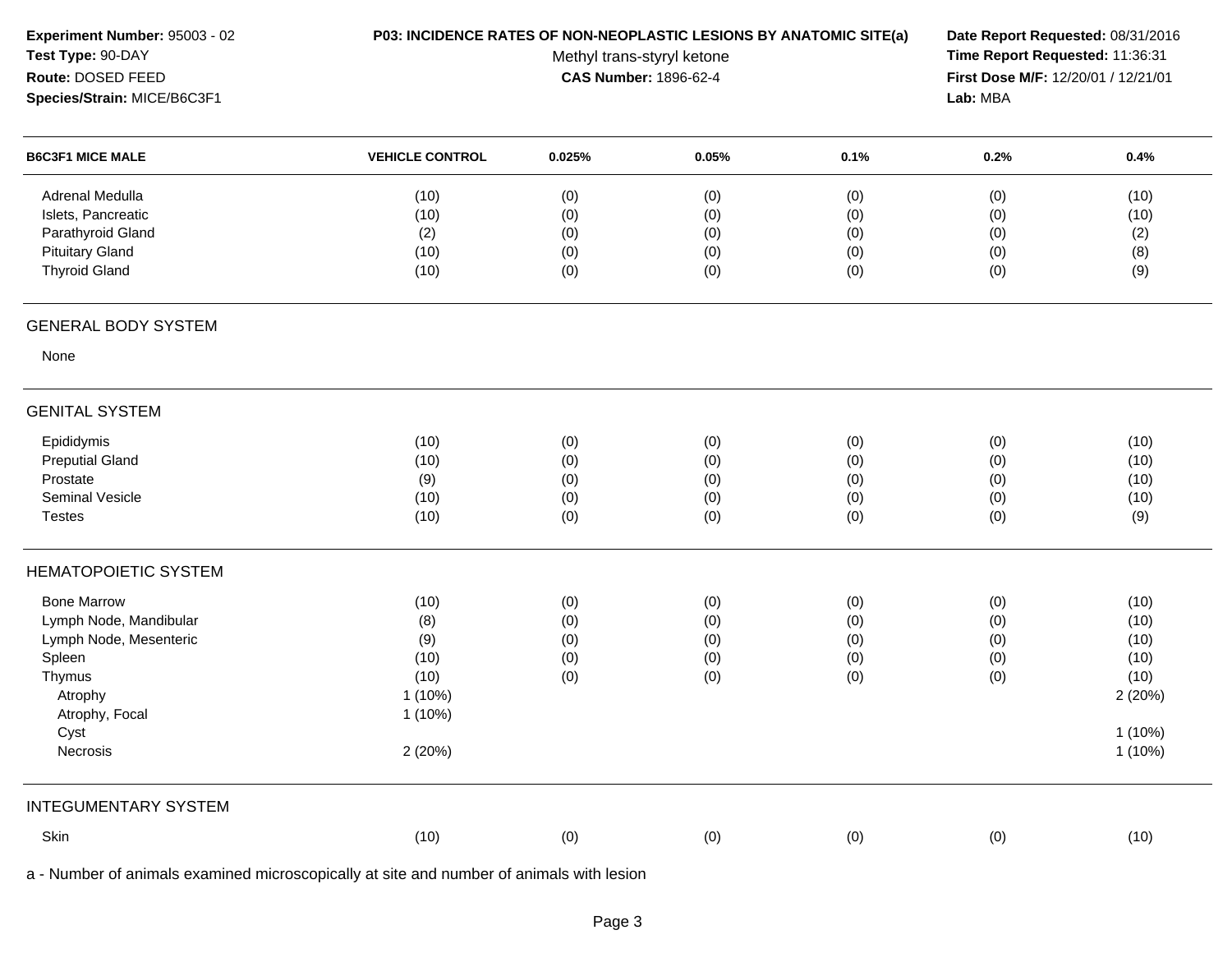|                                        | Date Report Requested: 08/31/2016<br>Time Report Requested: 11:36:31<br>First Dose M/F: 12/20/01 / 12/21/01<br>Lab: MBA |                          |                                                            |                                                                    |                           |
|----------------------------------------|-------------------------------------------------------------------------------------------------------------------------|--------------------------|------------------------------------------------------------|--------------------------------------------------------------------|---------------------------|
| <b>VEHICLE CONTROL</b>                 | 0.025%                                                                                                                  | 0.05%                    | 0.1%                                                       | 0.2%                                                               | 0.4%                      |
|                                        |                                                                                                                         |                          |                                                            |                                                                    |                           |
| (10)                                   | (0)                                                                                                                     | (0)                      | (0)                                                        | (0)                                                                | (10)                      |
|                                        |                                                                                                                         |                          |                                                            |                                                                    |                           |
| (10)                                   | (0)                                                                                                                     | (0)                      | (0)                                                        | (0)                                                                | (10)                      |
|                                        |                                                                                                                         |                          |                                                            |                                                                    |                           |
| (10)<br>(10)                           | (0)<br>(10)                                                                                                             | (0)<br>(10)              | (0)<br>(10)                                                | (0)<br>(10)                                                        | (10)<br>(10)<br>10 (100%) |
| (10)                                   | (0)                                                                                                                     | (0)                      | (0)                                                        | (0)                                                                | (10)                      |
|                                        |                                                                                                                         |                          |                                                            |                                                                    |                           |
| (10)<br>(10)                           | (0)<br>(0)                                                                                                              | (0)<br>(0)               | (0)<br>(0)                                                 | (0)<br>(0)                                                         | (10)<br>(10)              |
|                                        |                                                                                                                         |                          |                                                            |                                                                    |                           |
| (10)<br>$1(10\%)$<br>10 (100%)<br>(10) | (10)<br>10 (100%)<br>(0)                                                                                                | (10)<br>10 (100%)<br>(0) | (10)<br>10 (100%)<br>(0)                                   | (10)<br>1(10%)<br>9(90%)<br>(0)                                    | (10)<br>10 (100%)<br>(10) |
|                                        |                                                                                                                         |                          | Methyl trans-styryl ketone<br><b>CAS Number: 1896-62-4</b> | P03: INCIDENCE RATES OF NON-NEOPLASTIC LESIONS BY ANATOMIC SITE(a) | $1(10\%)$                 |

\*\*\* END OF MALE \*\*\*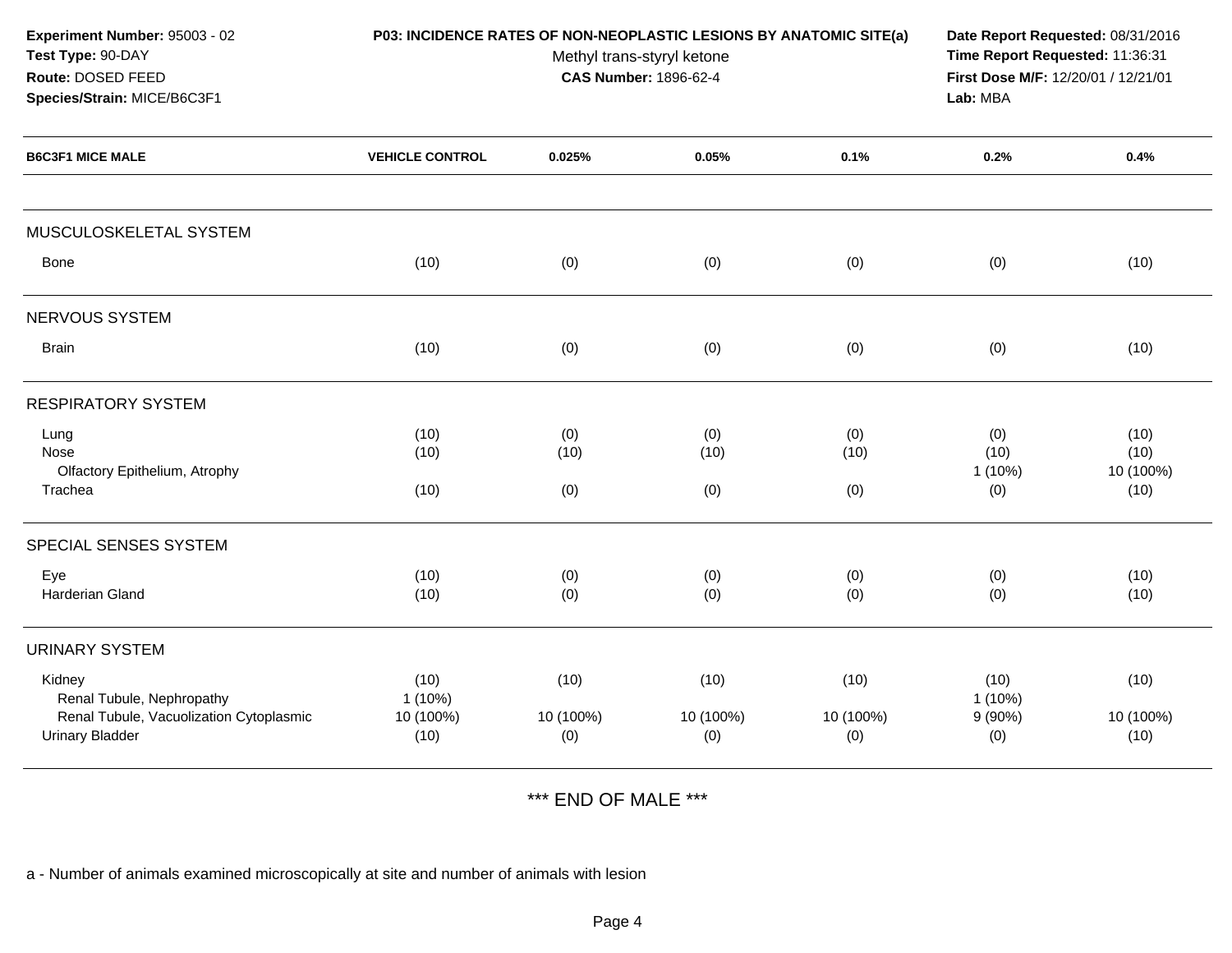**Experiment Number:** 95003 - 02**Test Type:** 90-DAY**Route:** DOSED FEED**Species/Strain:** MICE/B6C3F1

## **P03: INCIDENCE RATES OF NON-NEOPLASTIC LESIONS BY ANATOMIC SITE(a) Date Report Requested:** 08/31/2016

Methyl trans-styryl ketone<br>CAS Number: 1896-62-4

 **Time Report Requested:** 11:36:31 **First Dose M/F:** 12/20/01 / 12/21/01<br>Lab: MBA **Lab:** MBA

| <b>B6C3F1 MICE FEMALE</b>                                                                                                                                                                                                      | <b>VEHICLE CONTROL</b>       | 0.025%                                  | 0.05% | 0.1% | 0.2% | 0.4%      |
|--------------------------------------------------------------------------------------------------------------------------------------------------------------------------------------------------------------------------------|------------------------------|-----------------------------------------|-------|------|------|-----------|
| <b>Disposition Summary</b>                                                                                                                                                                                                     |                              |                                         |       |      |      |           |
| <b>Animals Initially In Study</b>                                                                                                                                                                                              | 10                           | 10                                      | 10    | 10   | 10   | $10$      |
| <b>Early Deaths</b>                                                                                                                                                                                                            |                              |                                         |       |      |      |           |
| <b>Natural Death</b>                                                                                                                                                                                                           | 1                            |                                         |       |      |      |           |
| <b>Survivors</b>                                                                                                                                                                                                               |                              |                                         |       |      |      |           |
| <b>Terminal Sacrifice</b>                                                                                                                                                                                                      | 9                            | $10$                                    | 10    | 10   | 10   | 10        |
| <b>Animals Examined Microscopically</b>                                                                                                                                                                                        | 10                           | $10$                                    | 10    | 10   | 10   | 10        |
| <b>ALIMENTARY SYSTEM</b>                                                                                                                                                                                                       |                              |                                         |       |      |      |           |
| Esophagus                                                                                                                                                                                                                      | (9)                          | (0)                                     | (0)   | (0)  | (0)  | (10)      |
| Gallbladder                                                                                                                                                                                                                    | (7)                          | (0)                                     | (0)   | (0)  | (0)  | (8)       |
| Intestine Large, Cecum                                                                                                                                                                                                         | (9)                          | (0)                                     | (0)   | (0)  | (0)  | (10)      |
| Intestine Large, Colon                                                                                                                                                                                                         | (9)                          | (0)                                     | (0)   | (0)  | (0)  | (10)      |
| Intestine Large, Rectum                                                                                                                                                                                                        | (9)                          | (0)                                     | (0)   | (0)  | (0)  | (10)      |
| Intestine Small, Duodenum                                                                                                                                                                                                      | (9)                          | (0)                                     | (0)   | (0)  | (0)  | (10)      |
| Intestine Small, Ileum                                                                                                                                                                                                         | (9)                          | (0)                                     | (0)   | (0)  | (0)  | (10)      |
| Intestine Small, Jejunum                                                                                                                                                                                                       | (9)                          | (0)                                     | (0)   | (0)  | (0)  | (10)      |
| Liver                                                                                                                                                                                                                          | (9)                          | (0)                                     | (0)   | (0)  | (0)  | (10)      |
| Hepatocyte, Necrosis, Focal                                                                                                                                                                                                    | $1(11\%)$                    |                                         |       |      |      | $1(10\%)$ |
| Pancreas                                                                                                                                                                                                                       | (9)                          | (0)                                     | (0)   | (0)  | (0)  | (10)      |
| Salivary Glands                                                                                                                                                                                                                | (9)                          | (0)                                     | (0)   | (0)  | (0)  | (10)      |
| Stomach, Forestomach                                                                                                                                                                                                           | (9)                          | (0)                                     | (0)   | (0)  | (0)  | (10)      |
| Stomach, Glandular                                                                                                                                                                                                             | (9)                          | (10)                                    | (10)  | (10) | (10) | (9)       |
| Tongue                                                                                                                                                                                                                         | (9)                          | (0)                                     | (0)   | (0)  | (0)  | (10)      |
| CARDIOVASCULAR SYSTEM                                                                                                                                                                                                          |                              |                                         |       |      |      |           |
| <b>Blood Vessel</b>                                                                                                                                                                                                            | (9)                          | (0)                                     | (0)   | (0)  | (0)  | (10)      |
| Heart                                                                                                                                                                                                                          | (9)                          | (0)                                     | (0)   | (0)  | (0)  | (10)      |
| <b>ENDOCRINE SYSTEM</b>                                                                                                                                                                                                        |                              |                                         |       |      |      |           |
| <b>Adrenal Cortex</b>                                                                                                                                                                                                          | (9)                          | (0)                                     | (0)   | (0)  | (0)  | (10)      |
| The first state of the contract of the contract of the contract of the contract of the contract of the contract of the contract of the contract of the contract of the contract of the contract of the contract of the contrac | a tha a tha a choice a threa | والمستنقل والمتراوي والمستنقل والمستنقل |       |      |      |           |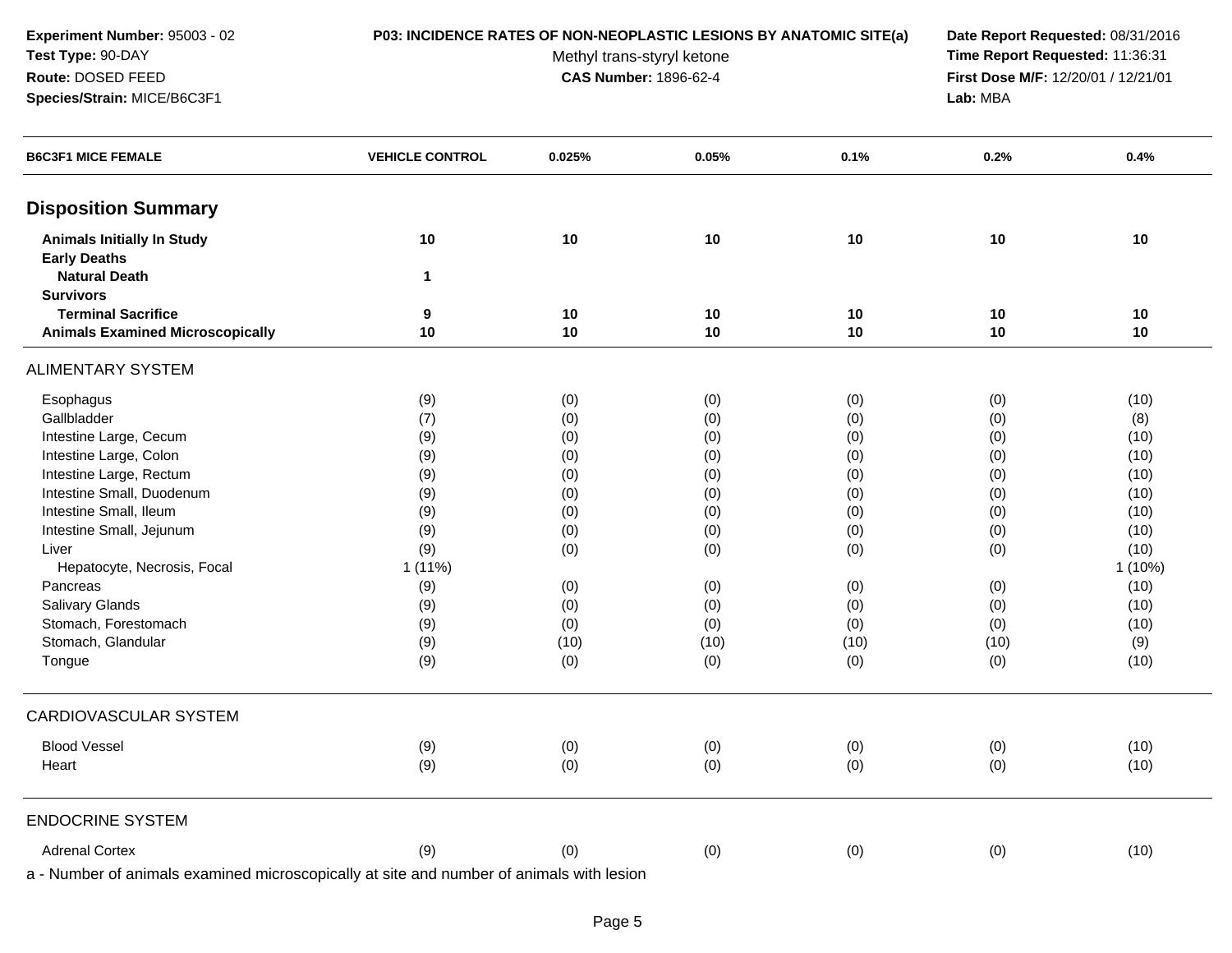| Experiment Number: 95003 - 02<br>Test Type: 90-DAY<br>Route: DOSED FEED<br>Species/Strain: MICE/B6C3F1                                          | P03: INCIDENCE RATES OF NON-NEOPLASTIC LESIONS BY ANATOMIC SITE(a) | Date Report Requested: 08/31/2016<br>Time Report Requested: 11:36:31<br>First Dose M/F: 12/20/01 / 12/21/01<br>Lab: MBA |                                        |                                        |                                        |                                                 |
|-------------------------------------------------------------------------------------------------------------------------------------------------|--------------------------------------------------------------------|-------------------------------------------------------------------------------------------------------------------------|----------------------------------------|----------------------------------------|----------------------------------------|-------------------------------------------------|
| <b>B6C3F1 MICE FEMALE</b>                                                                                                                       | <b>VEHICLE CONTROL</b>                                             | 0.025%                                                                                                                  | 0.05%                                  | 0.1%                                   | 0.2%                                   | 0.4%                                            |
| Subcapsular, Hyperplasia, Focal<br>Adrenal Medulla<br>Islets, Pancreatic<br>Parathyroid Gland<br><b>Pituitary Gland</b><br><b>Thyroid Gland</b> | $9(100\%)$<br>(9)<br>(8)<br>(5)<br>(9)<br>(9)                      | (0)<br>(0)<br>(0)<br>(0)<br>(0)                                                                                         | (0)<br>(0)<br>(0)<br>(0)<br>(0)        | (0)<br>(0)<br>(0)<br>(0)<br>(0)        | (0)<br>(0)<br>(0)<br>(0)<br>(0)        | 10 (100%)<br>(10)<br>(10)<br>(8)<br>(6)<br>(10) |
| <b>GENERAL BODY SYSTEM</b>                                                                                                                      |                                                                    |                                                                                                                         |                                        |                                        |                                        |                                                 |
| None                                                                                                                                            |                                                                    |                                                                                                                         |                                        |                                        |                                        |                                                 |
| <b>GENITAL SYSTEM</b>                                                                                                                           |                                                                    |                                                                                                                         |                                        |                                        |                                        |                                                 |
| <b>Clitoral Gland</b><br>Ovary<br>Uterus<br>Endometrium, Hyperplasia, Cystic                                                                    | (5)<br>(9)<br>(9)<br>$9(100\%)$                                    | (0)<br>(0)<br>(0)                                                                                                       | (0)<br>(0)<br>(0)                      | (0)<br>(0)<br>(0)                      | (0)<br>(0)<br>(0)                      | (9)<br>(10)<br>(10)<br>8 (80%)                  |
| <b>HEMATOPOIETIC SYSTEM</b>                                                                                                                     |                                                                    |                                                                                                                         |                                        |                                        |                                        |                                                 |
| <b>Bone Marrow</b><br>Lymph Node<br>Inguinal, Hyperplasia, Lymphoid<br>Lymph Node, Mandibular<br>Lymph Node, Mesenteric<br>Spleen<br>Thymus     | (9)<br>(1)<br>1 (100%)<br>(8)<br>(9)<br>(9)<br>(9)                 | (0)<br>(0)<br>(0)<br>(0)<br>(0)<br>(0)                                                                                  | (0)<br>(0)<br>(0)<br>(0)<br>(0)<br>(0) | (0)<br>(0)<br>(0)<br>(0)<br>(0)<br>(0) | (0)<br>(0)<br>(0)<br>(0)<br>(0)<br>(0) | (10)<br>(0)<br>(10)<br>(10)<br>(10)<br>(10)     |
| Atrophy<br>Necrosis                                                                                                                             | $1(11\%)$<br>2(22%)                                                |                                                                                                                         |                                        |                                        |                                        | 3(30%)<br>2(20%)                                |
| <b>INTEGUMENTARY SYSTEM</b><br>Mammary Gland                                                                                                    | (9)                                                                | (0)                                                                                                                     | (0)                                    | (0)                                    | (0)                                    | (10)                                            |